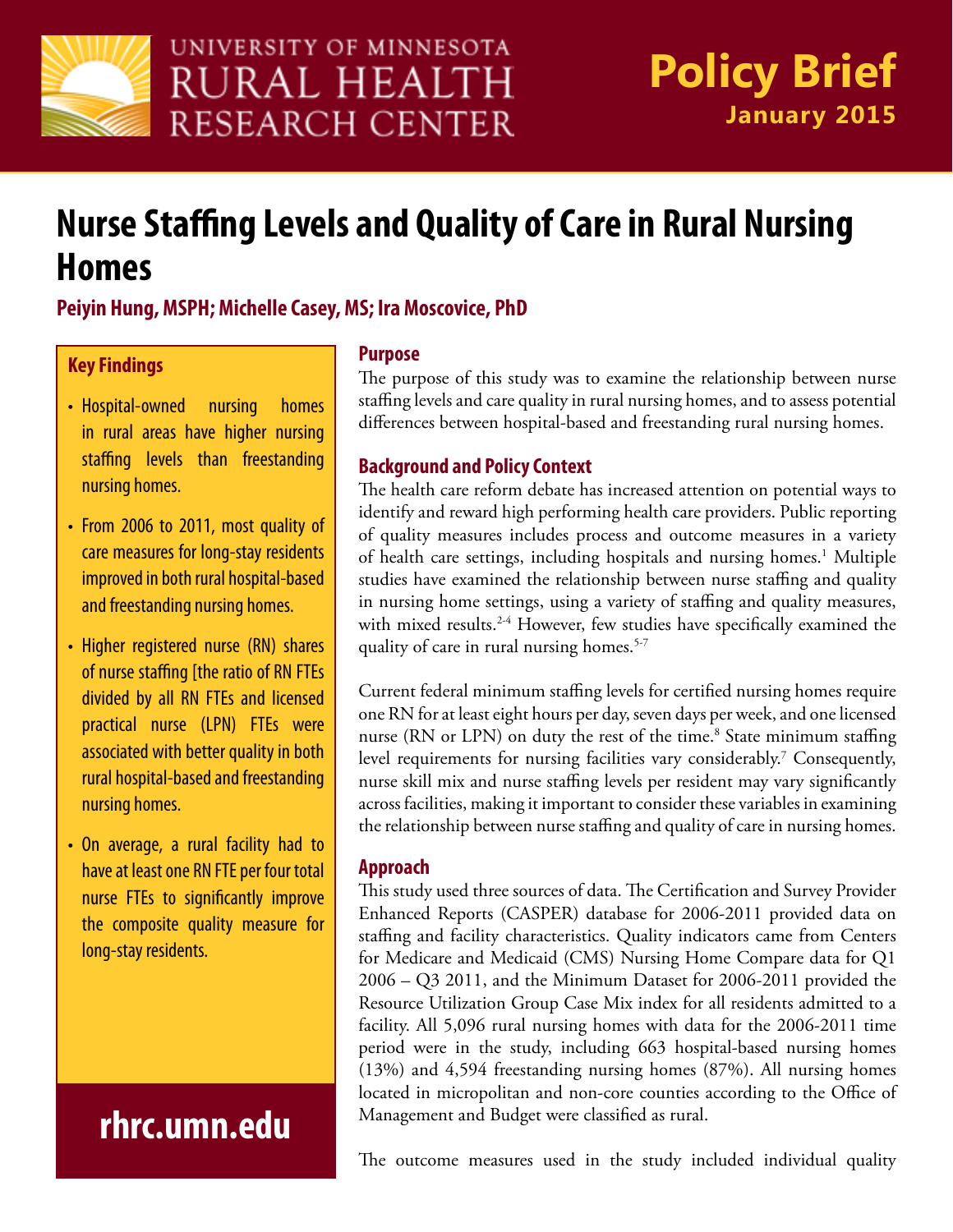indicators and a composite quality score for long-stay residents (residents whose cumulative days in the facility are greater than 100 days at the end of the reporting period). These measures were selected based on their inclusion in the Nursing Home Compare database throughout the study period and "the extent to which the measure is under the facility's control, statistical performance, and importance," as reported by the CMS Five-Star Quality Rating System.9 The individual quality indicators were the percent of highrisk residents with pressure sores, and the percentages of residents who had a catheter inserted and left in their bladder, who were physically restrained, who had a urinary tract infection, and whose need for help with activities of daily living had increased. The composite quality score was created by calculating the unweighted average of the long-stay measures for nursing homes reporting three or more measures. Nurse staffing measures used included work hours per resident per day for RNs, LPNs, and certified nursing assistants (CNAs), as well as the ratio of RN full-time equivalents (FTEs) divided by all RN FTEs and LPN FTEs.

We used multivariate panel data analysis with a generalized estimating equation (GEE) approach clustering in the state-level to examine the relationships between nurse staffing levels and each quality measure for hospital-based and freestanding facilities. The first set of models included all rural nursing homes; the second set of models was stratified into hospital-based and freestanding facilities. The primary

explanatory variables in the models were nurse staffing levels and nursing home structure (hospital-based or freestanding facility). Additional explanatory variables included percent changes in RN FTEs between years, occupancy rates, percent of residents paid for by Medicaid and Medicare, ownership (government, private non-profit, and private forprofit), chain membership, rurality (micropolitan vs. rural noncore), resident case-mix index (CMI) in the given year, interaction between RN staffing levels and CMI, time-fixed effects, and state-fixed effects.

#### **Results**

Figure 1 shows changes in nurse staffing from 2006-2011 in hospitalbased nursing homes and freestanding nursing homes. In hospital-based nursing homes, the mean number of RN and LPN hours per resident day decreased, while the mean number of CNA hours increased. In freestanding nursing homes, all three staffing levels increased over this time period. However, hospital-owned nursing homes in rural areas still had higher nursing staffing levels than freestanding nursing homes in 2011.



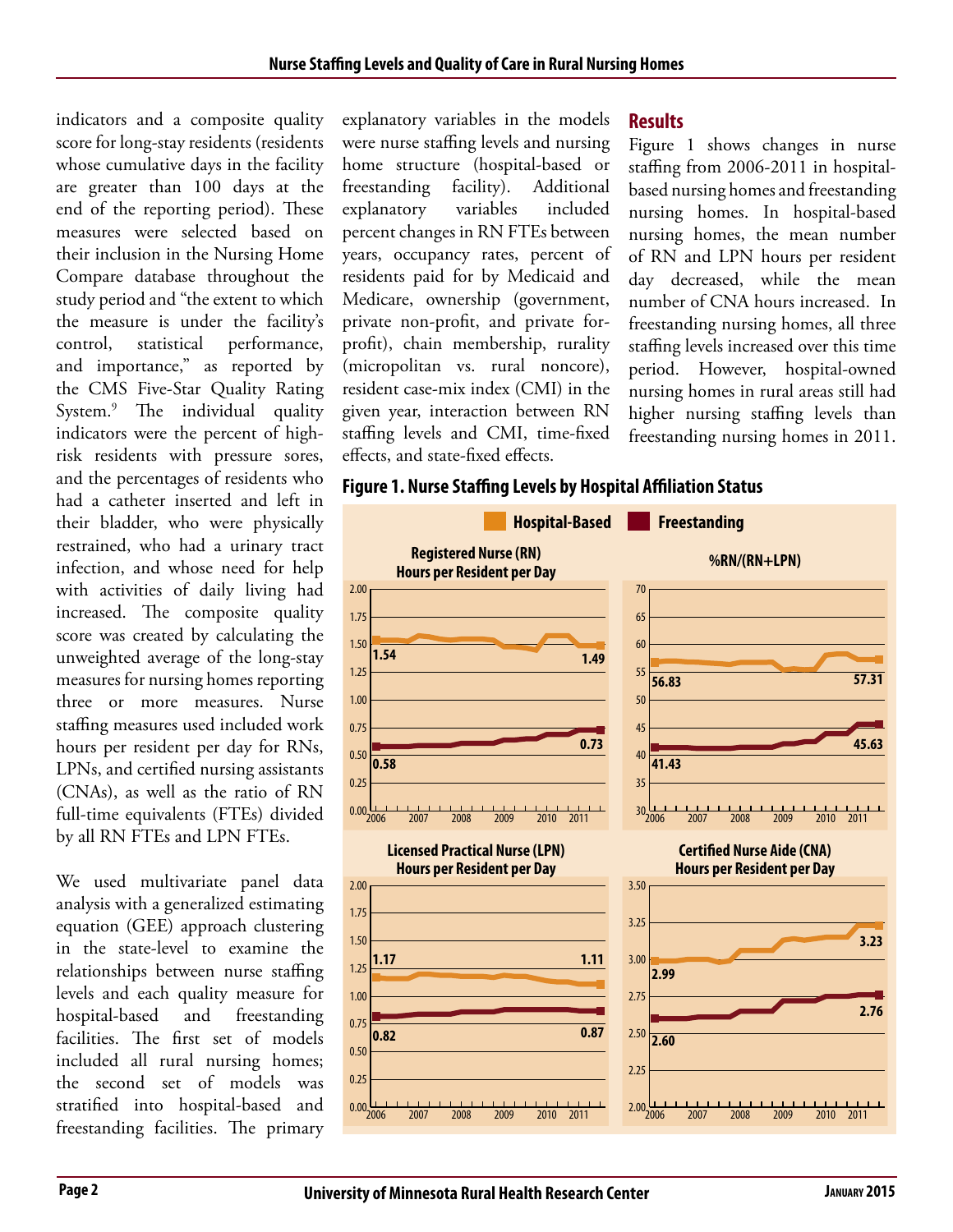The mean number of RN hours per resident day in hospital-based nursing homes was 1.49, compared to 0.73 in freestanding facilithunies. On average, LPN hours per resident day were also higher in hospitalbased nursing homes (1.11 vs. 0.87), as were CNA hours per resident day (3.23 vs. 2.76).

Table 1 shows the trend of the composite and individual quality indicators from 2006 to 2011. During this period, all quality measures except the activities of daily living (ADL) measure improved in the two types of rural facilities. Pressure sore rates for high-risk longstay residents decreased from 9.9% to 5.7% in hospital-based facilities and from 11.4% to 6.0% in freestanding facilities. Indwelling catheter or incontinence of bladder also reduced about one-third from 2006 to 2011. Urinary tract infection (UTI) rates decreased similarly from about 9% to 7% in the two settings. Physical restraint rates improved, decreasing

from 3.6% to 1.6% in hospital-based facilities and from 5.8% to 2.1% in freestanding nursing homes.

Table 2 (next page) shows the significant relationships between the individual quality indicators and 1) the number of RN, LPN, and CNA hours per resident day (Model 1) and 2) RN FTEs as a percent of RN and LPN FTEs (Model 2) for all rural nursing homes and for each type of facility.

In Model 1, holding other factors constant at the mean, higher RN staffing per resident day was associated with better scores on the composite, ADL, and pressure sore indicators, but worse scores on the catheter and urinary tract infection indicators. Higher LPN staffing per resident day was independently associated with worse scores on all measures except the physical restraint measure. A one-unit increase in LPN hours per resident day was independently associated with a

0.25% decrease in physical restraints. Higher CNA staffing per resident day was associated with better scores on the composite, ADL and pressure sore measures, but with worse scores on the remaining three measures.

In Model 2, the RN share of nursing FTEs was associated with better scores on all measures. Further analysis showed that facilities with higher RN shares had stronger marginal effects on all measures, but the critical point of RN share varies by measure. For the long-stay composite measure, optimal results were achieved when a facility's RN share of nursing FTEs was at least 25%. For the catheter measure, results were optimal when a facility had a minimum 41% RN share.

The results differed when nursing homes were stratified by hospitalbased vs. freestanding status. In hospital-based rural nursing homes, a one unit increase in RN work hours per resident day was associated with a

|                                                 | 2006                               |                             | 2011                               |                             | % Change 2006-2011 |                |           |
|-------------------------------------------------|------------------------------------|-----------------------------|------------------------------------|-----------------------------|--------------------|----------------|-----------|
|                                                 | <b>Hospital owned</b><br>$(N=568)$ | Freestanding<br>$(N=3,937)$ | <b>Hospital owned</b><br>$(N=454)$ | Freestanding<br>$(N=4,127)$ | <b>Hospital</b>    | Freestanding + | P-value § |
|                                                 | Mean (Std)                         | Mean (Std)                  | Mean (Std)                         | Mean (Std)                  | owned t            |                |           |
| Long-stay Composite Measure                     | 8.6(3.3)                           | 9.2(3.3)                    | 7.2(2.8)                           | 7.2(2.6)                    | $-16%$             | $-22%$         | P < .001  |
| <b>Increased ADL Need</b>                       | 15.7(8.5)                          | 16.5(8.6)                   | 16.7(8.5)                          | 16.8(8.8)                   | 6%                 | 2%             | 0.462     |
| <b>Pressure Ulcers (High Risk)</b>              | 9.9(6.3)                           | 11.4(6.7)                   | 5.7(4.4)                           | 6(4.5)                      | $-42%$             | $-47%$         | 0.013     |
| <b>Catheter Inserted and Left</b><br>in Bladder | 6.6(5.1)                           | 6.2(4.2)                    | 4.5(4.6)                           | 4(3.4)                      | $-32%$             | $-35%$         | 0.019     |
| <b>Urinary Tract Infections</b>                 | 8.8(5.4)                           | 8.7(5.4)                    | 7.7(5.2)                           | 7.4(5.6)                    | $-13%$             | $-15%$         | 0.451     |
| <b>Physical Restraints</b>                      | 3.6(5.3)                           | 5.8(6.7)                    | 1.6(3.2)                           | 2.1(3.6)                    | $-56%$             | $-64%$         | P < .001  |

**Table 1. Rates of Quality Indicators in Rural Hospital-Based and Freestanding Nursing Homes in 2006-11**

Notes: Unit of analysis is nursing home; Std- standard deviation

† Percent changes were calculated among 447 hospital-owned nursing homes and 4,027

freestanding nursing homes that remained open throughout the period 2006-2011.

§ P-value was from generalized linear regressions for the differences in changes of quality measures over time between hospital owned and freestanding nursing homes.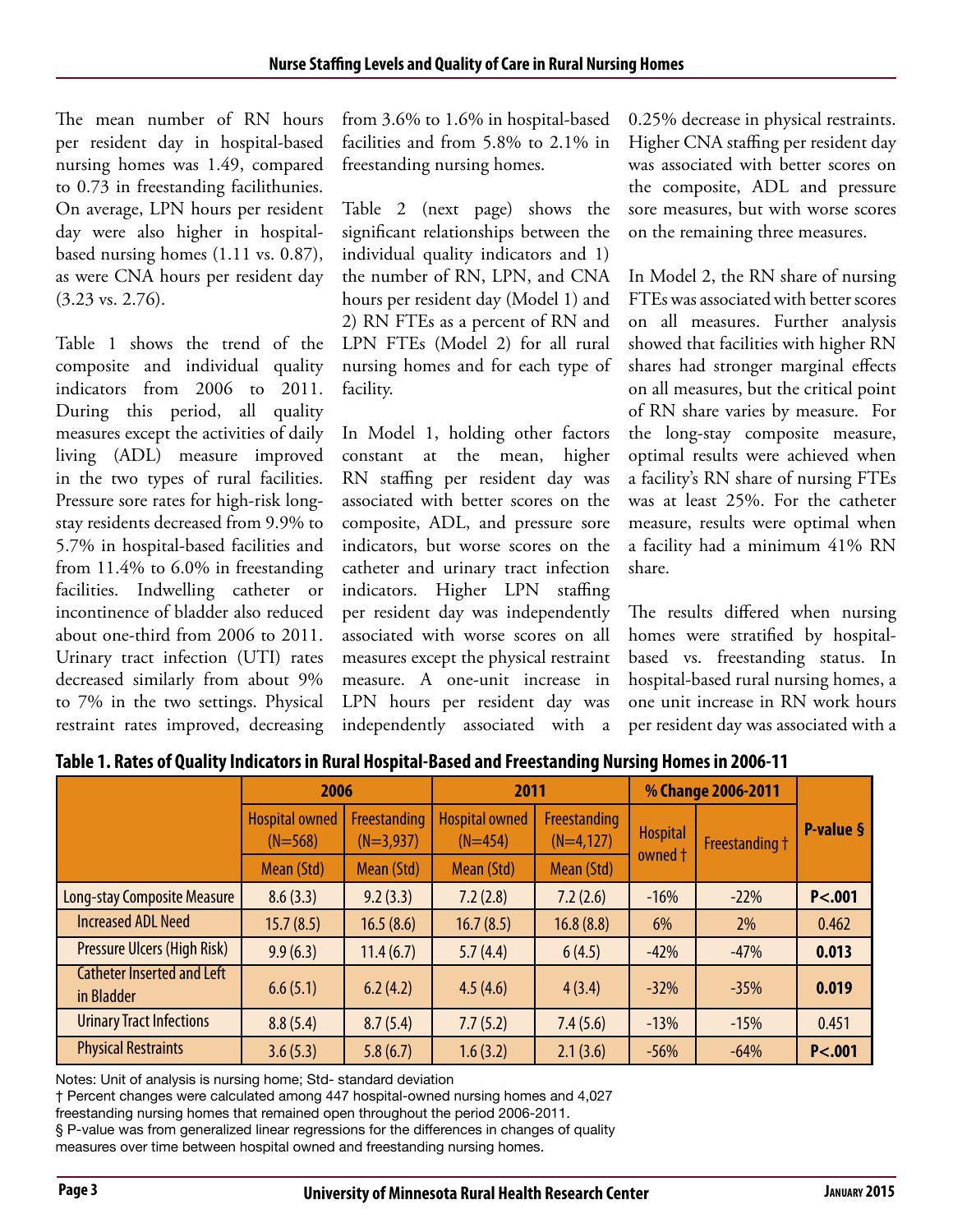| Table 2. Regression Results of Relationships between Nurse Staffing Levels and Long-Stay Quality Measures |  |  |  |
|-----------------------------------------------------------------------------------------------------------|--|--|--|
|-----------------------------------------------------------------------------------------------------------|--|--|--|

|                                              | <b>All Rural Nursing Homes</b><br><b>Coefficient (Standard Error)</b> |                                           |                                        |                   |  |  |  |  |  |
|----------------------------------------------|-----------------------------------------------------------------------|-------------------------------------------|----------------------------------------|-------------------|--|--|--|--|--|
|                                              | <b>Model 1: Nurse Staffing Hours Per Resident Per Day</b>             | <b>Model 2</b>                            |                                        |                   |  |  |  |  |  |
| <b>Higher is worse</b>                       | <b>Registered Nurses</b><br>$(RN)$ §                                  | <b>Licensed Practical</b><br>Nursing(LPN) | <b>Certified Nurse</b><br><b>Aides</b> | % RN/(RN+LPN)     |  |  |  |  |  |
| <b>Long-stay Composite Measure</b>           | $-0.08(0.02)$ ***                                                     | $0.06(0.004)$ ***                         | $-0.03(0.004)$ ***                     | $-0.81(0.1)$ ***  |  |  |  |  |  |
| <b>Increased ADL Need</b>                    | $-0.23(3.32)$ ***                                                     | $0.95(0.16)$ ***                          | $-0.24(0.05)$ ***                      | $-1.14(0.25)$ *** |  |  |  |  |  |
| Pressure Ulcers (High Risk)                  | $-0.27(2.60)$ **                                                      | $0.57(0.13)$ ***                          | $-0.12(0.04)$ **                       | $-0.78(0.21)$ *** |  |  |  |  |  |
| <b>Catheter Inserted and Left in Bladder</b> | $0.69(1.16)$ **                                                       | $1.03(0.07)$ ***                          | $0.06(0.02)$ **                        | $-0.49(0.11)$ *** |  |  |  |  |  |
| <b>Urinary Tract Infections</b>              | $0.39(1.77)$ ***                                                      | $1.11(0.10)$ ***                          | $0.17(0.03)$ ***                       | $-0.58(0.16)$ *** |  |  |  |  |  |
| <b>Physical Restraints</b>                   | $-0.87(1.82)$                                                         | $-0.25(0.08)$ **                          | $0.19(0.03)$ ***                       | $-0.48(0.14)$ *** |  |  |  |  |  |
| <b>Hospital-Based Facilities</b>             |                                                                       |                                           |                                        |                   |  |  |  |  |  |
| <b>Long-stay Composite Measure</b>           | $-0.84(0.82)$                                                         | $0.70(0.13)$ ***                          | $-0.36(0.16)$ *                        | $-0.89(0.34)$ **  |  |  |  |  |  |
| <b>Increased ADL Need</b>                    | $-0.831(6.46)$                                                        | 0.48(0.50)                                | $-0.48(0.16)$ **                       | $-1.42(0.78)$     |  |  |  |  |  |
| Pressure Ulcers (High Risk)                  | $-0.194(7.56)$                                                        | $-0.386(0.47)$                            | $-0.36(0.16)$ *                        | $-0.14(0.69)$     |  |  |  |  |  |
| <b>Catheter Inserted and Left in Bladder</b> | $0.803(2.9)$ ***                                                      | $1.798(0.25)$ ***                         | $-0.01(0.08)$                          | $-1.86(0.39)$ *** |  |  |  |  |  |
| <b>Urinary Tract Infections</b>              | $-0.368(3.99)$ **                                                     | $1.961(0.33)$ ***                         | $0.452(0.10)$ ***                      | $-2.10(0.49)$ *** |  |  |  |  |  |
| <b>Physical Restraints</b>                   | $-0.695(4.80)$                                                        | $-0.654(0.22)$ **                         | $0.235(0.1)$ *                         | $-0.21(0.41)$     |  |  |  |  |  |
| <b>Freestanding Facilities</b>               |                                                                       |                                           |                                        |                   |  |  |  |  |  |
| <b>Long-stay Composite Measure</b>           | $0.47(0.23)*$                                                         | $0.56(0.05)$ ***                          | $-0.30(0.04)$ ***                      | $-0.78(0.11)$ *** |  |  |  |  |  |
| <b>Increased ADL Need</b>                    | $0.09(3.89)$ ***                                                      | $0.94(0.17)$ ***                          | $-0.22(0.05)$ ***                      | $-1.02(0.27)$ *** |  |  |  |  |  |
| Pressure Ulcers (High Risk)                  | $-0.34(3.15)$                                                         | $0.53(0.14)$ ***                          | $-0.09(0.04)$ *                        | $-0.77(0.22)$ *** |  |  |  |  |  |
| <b>Catheter Inserted and Left in Bladder</b> | 0.48(1.49)                                                            | $0.81(0.07)$ ***                          | $0.07(0.02)$ **                        | $-0.47(0.11)$ *** |  |  |  |  |  |
| <b>Urinary Tract Infections</b>              | $0.5(2.21)$ **                                                        | $1.03(0.11)$ ***                          | $0.15(0.03)$ ***                       | $-0.42(0.17)*$    |  |  |  |  |  |
| <b>Physical Restraints</b>                   | $-0.98(2.09)$ **                                                      | $-0.16(0.09)$                             | $0.16(0.03)$ ***                       | $-0.59(0.15)$ *** |  |  |  |  |  |

Note: \*p<0.05 \*\*p<0.01 \*\*\*p<0.001. Significant results are **bold**.

Covariates include percent changes in number of registered nurse FTEs between years, occupancy rate, percent of residents paid by Medicaid, percent of residents paid by Medicare, ownership, chain membership, rurality (micropolitan vs. rural noncore), average resident case-mix index (CMI) in the given year, and interaction between RN staffing levels and CMI.

§ The marginal effect is calculated by both main effects and interaction effects, holding CMI constant at the mean (1.041).

0.8% increase in rates of catheter use, and a 0.4% decrease in urinary tract infection rates. A 1% increase in RN FTEs as a share of RN and LPN FTEs was associated with a 2.1% decrease in urinary tract infection rates and a 1.9% decrease in catheter rates. There were no significant relationships between RN staffing levels and other

outcome measures.

In *freestanding* rural nursing homes, an increase in nurse hours per resident day was associated with poorer quality performance, except on the physical restraint measure. A one-unit increase in RN hours was associated with 1% fewer physical restraints. More CNA hours were associated with better ADL and pressure sore outcomes. A 1% increase in RN FTEs as a share of RN and LPN FTEs was associated with better quality on all measures.

#### **Conclusions**

The relationships between nurse staffing and quality of care in rural nursing homes were mixed, varying